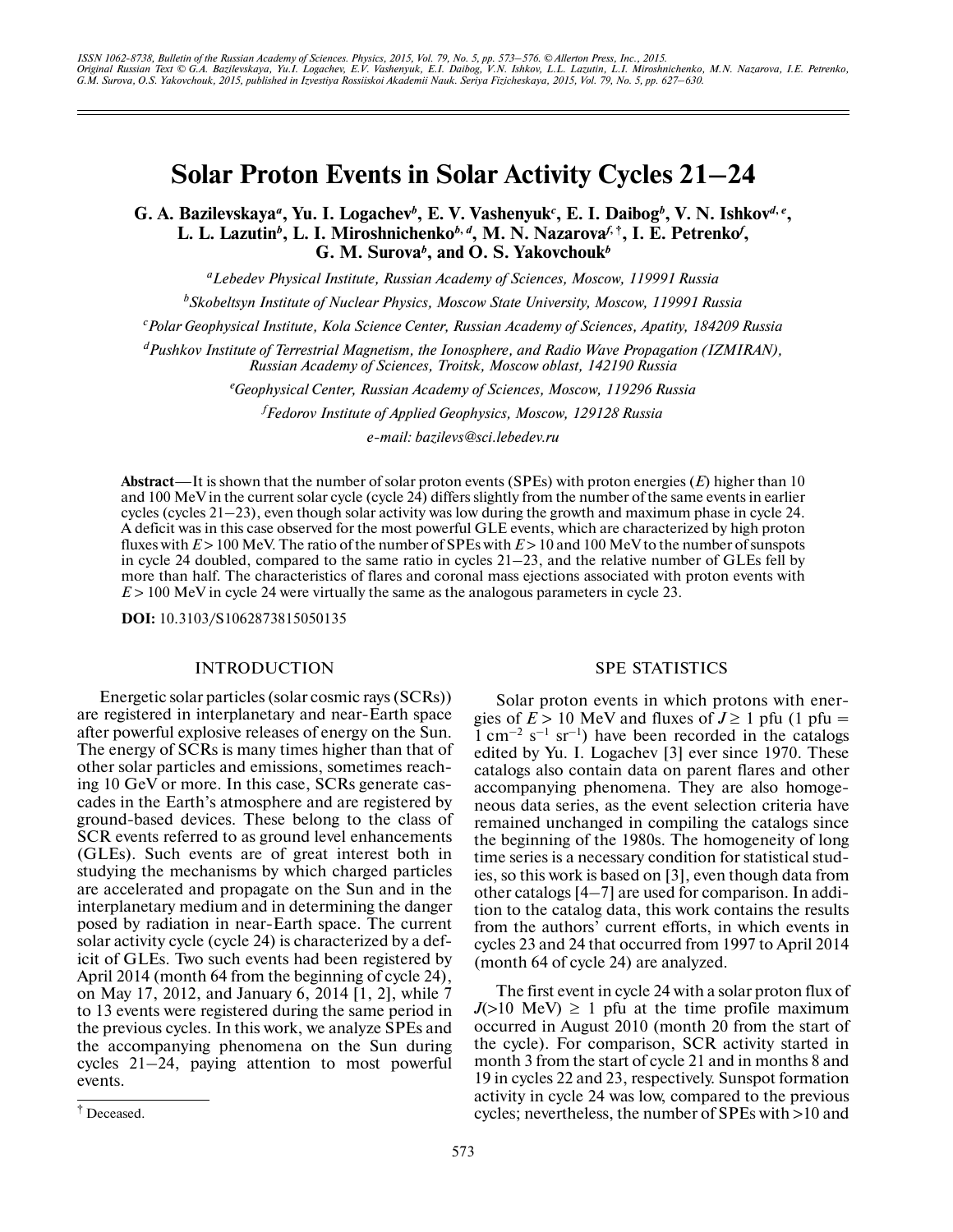|    | Onset  | Month 64 | Number of events over 64 months |                       |              |
|----|--------|----------|---------------------------------|-----------------------|--------------|
|    |        |          | <b>GLE</b>                      | $N(>100 \text{ MeV})$ | $N(>10$ MeV) |
| 21 | 1976.5 | 1981.71  |                                 |                       | 84           |
| 22 | 1986.8 | 1992.04  |                                 | 55                    | 105          |
| 23 | 1996.4 | 2001.63  |                                 | 30                    | 50           |
| 24 | 2009.0 | 2014.29  |                                 | 37                    | 64           |

**Table 1.** SPE statistics for the first 64 months of cycles 21–24

>100 MeV protons, *N*(>10 MeV) and *N*(>100 MeV), during cycle 24's growth phase and maximum was quite comparable to the analogous number in the pre-



**Fig. 1.** (a) Relationship between the number of events with  $E > 10$  and 100 MeV in cycles 21 (crosses), 22 (gray dots), 23 (white triangles), and 24 (black dots). Data prior to April 2014 were used for cycle 24. (b) The same, but for events with  $E > 10$  MeV protons and the number of GLEs.

vious cycles, while the number of GLEs was much lower. Data on solar activity and the number of SPEs for the first 64 months of cycles 21–24 are presented in Tables 1 and 2.

To account for cycle 24 being weaker than the pre vious cycles with respect to the number of sunspots (*Rz*) [12], we can use the ratio of the numbers of SPEs and sunspots accumulated over 64 months (Σ*Rz*). The number of events accumulated in a given month is the sum of events during the period from the start of the cycle. The results are given in Table 2. It is evident that the relative number of SPEs with  $E > 10$  and 100 MeV grew remarkably in cycle 24, while the num ber of GLEs declined.

The relationship between the accumulated numbers of SPEs with  $E > 10$  and 100 MeV in cycles  $21-24$ is shown in Fig. 1a. It is clear that all cycles are quite similar and cycle 24 was similar to the previous cycles in this parameter. Events with  $E > 10$  and 100 MeV begin at approximately the same time, the difference being less than half a year, and the relationship between them remains the same during a cycle. GLEs began 15, 33, 18, and 40 months after the start of cycles 21–24, respectively. This can be seen in Fig. 1b, where the relationship between the accumulated num bers of SPEs with  $E > 10$  MeV and GLEs is presented. It is clear that this relationship is similar for cycles 21 and 23, and that GLE generation lagged behind SPEs  $(E > 10$  MeV). In cycle 22, when there were no GLEs for a long period of time, the relationship between these events and SPEs (*Е* > 10 MeV) rapidly reached a value close to the ones in cycles 21 and 23. In cycle 24, the first SCR GLE occurred in month 41, while the second event was registered by month 64. Only event on May 17, 2012 (month 41), is officially acknowl edged as GLE.

Assuming that cycle 23 was typical with respect to SPE characteristics and is most completely provided with the data on possible solar proton sources, we now consider only cycles 23 and 24. Let us concentrate on SPEs with  $E > 100$  MeV protons (which include GLEs) and try to find differences in the SPE(>100 MeV) characteristics for cycles 23 and 24. The distribution of events over the flux size for  $J(>100 \text{ MeV})$  turned out to be steeper in cycle 24 ( $\propto J^{-1.3}$ ) than in cycle 23 ( $\propto J^{-1.1}$ ). In addition, there were no events with  $J(>100 \text{ MeV}) > 100 \text{ pftu}$  in cycle 24. We should note that it is GLEs that are characterized by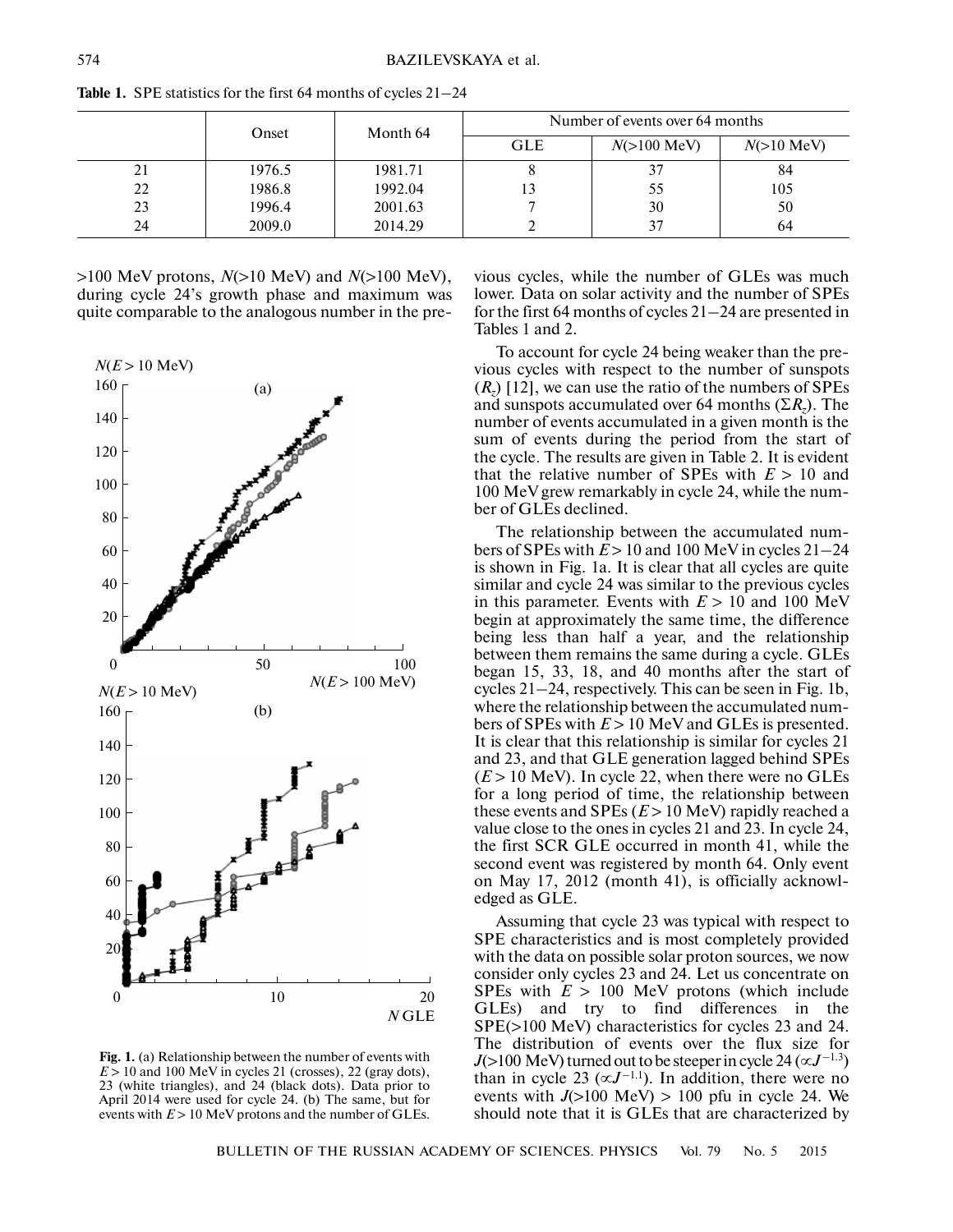

The relationship between the  $J(>100 \text{ MeV})$  values and the importance of the X-ray flares associated with these values is shown in Fig. 2a; a similar relationship

|  | SOLAR PROTON EVENTS IN SOLAR ACTIVITY CYCLES 21-24 |  |
|--|----------------------------------------------------|--|

*J*(*E* > 100 MeV), pfu

higher  $J(>100 \text{ MeV})$ . The deficit of GLEs in cycle 24 would thus seem to reflect the absence of intense pro ton fluxes with  $E > 100$  MeV.

## FLARES AND CMES RELATED TO EVENTS IN WHICH PROTONS WITH *E* > 100 MeV ARE OBSERVED

It is known (e.g., [9, 10]) that flares and CMEs are the most likely sources of accelerated particles regis tered after explosive releases of energy on the Sun. Particles are as a rule generated by >M5 X-ray flares [11, 12]. The numbers of such flares have fallen since cycle 23. The maximum numbers of M flares in cycles 22 and 23, smoothed over seven months, were ~50 and  $\sim$ 30, and for the X ball flares they were approximately 6 and 2, respectively. During the first 64 months, the maximum smoothed numbers of M and X flares were approximately 9 and 0.6, respectively [13]. The flare characteristics related to the generation of >100 MeV protons in this case remained virtually the same: the average magnitudes of X-ray flares during the first 64 months were M5 and M8 for cycles 23 and 24, respectively.

CMEs associated with SPEs with *Е* > 100 MeV have high velocities (>1200 km/s on average) and wide beam angles (around 70% of these CMEs are halos). The fraction of CMEs with velocities greater than 1200 km/s is very small. According to the measure ments in [14], this fraction was 1.87% in cycle 23 and

0.73% during the first 64 months of cycle 24; i.e., it fell by a factor of 2.5. At the same time, the parameters of CMEs related to SPEs with *Е* > 100 MeV protons varied only slightly during the first 64 months of cycles 23 and 24: the average velocity was  $1460 \pm 73$  and  $1235 \pm 73$ 89 km/s in cycles 23 and 24, respectively. The authors of [15] assumed that the smaller number of GLEs upon the simultaneous comparatively slight reduction in the total number of SPEs in cycle 24 was related to an increase in the CME beam angle, caused by a drop in the total (magnetic and plasma) pressure in the environment. Shocks form more easily as a result of the slower Alfvén velocity, but the efficiency of particle acceleration diminishes. However, our analysis of events with >100 MeV protons indicates that the aver age CME beam angle for these events was  $305.2^{\circ}$  ± 10.5° and 301.6°  $\pm$  17.5° in cycles 23 and 24, respectively. In other words, these angles virtually coincide. 0.001 0.01 **Fig. 2.** (a) Flux of solar protons with *E* > 100 MeV at SPE time profile maximum, depending on the parent flare power for cycles 23 (white triangles) and 24 (gray squares). GLEs are marked by black dots. Data prior to April 2014



BULLETIN OF THE RUSSIAN ACADEMY OF SCIENCES. PHYSICS Vol. 79 No. 5 2015

**Table 2.** Number of SPEs, divided by the number of sunspots for the first 64 months of the solar cycle



(a)